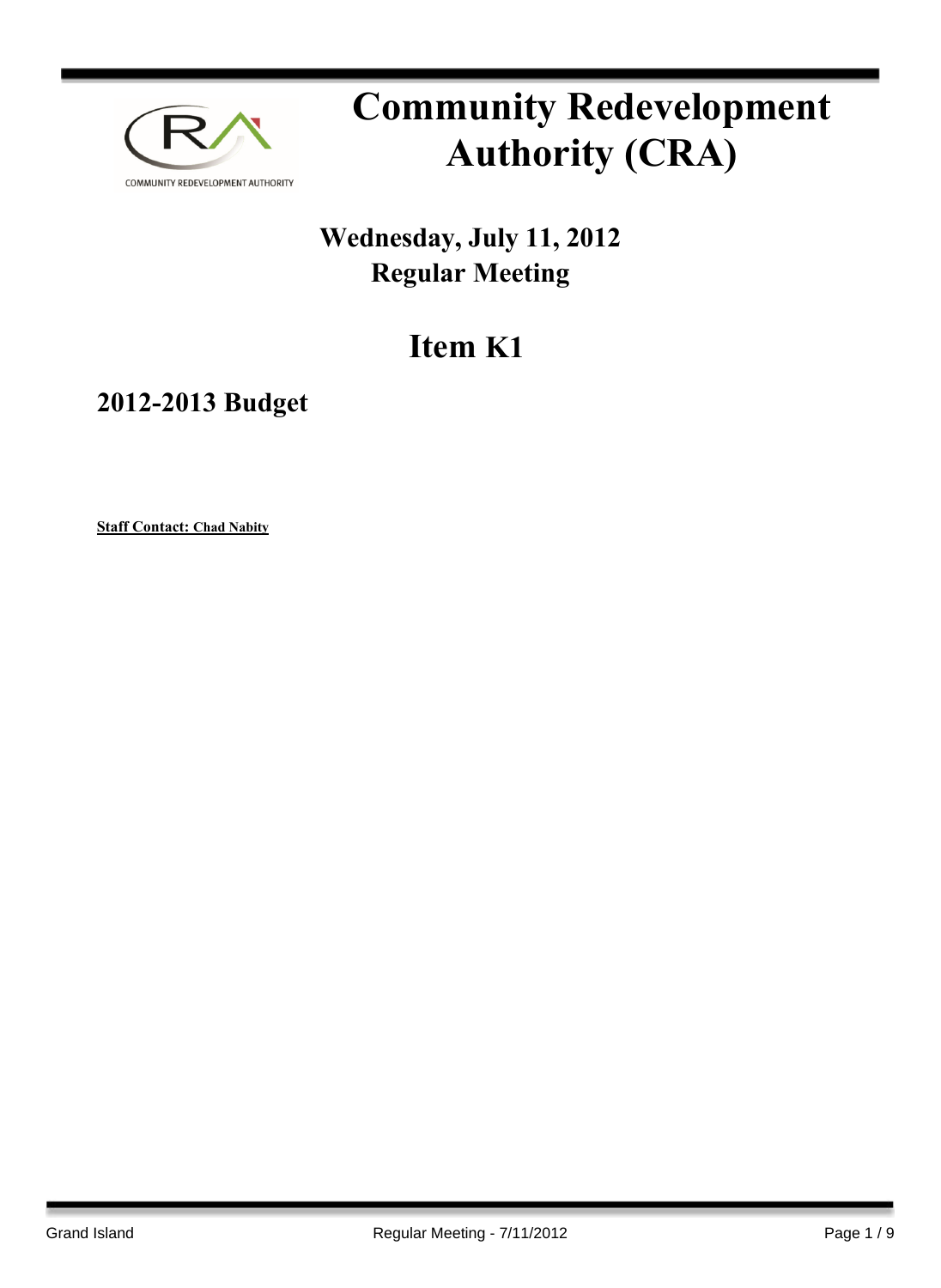July 5, 2011

From: Chad Nabity, AICP Director

To: CRA Board

Re: 2012-2013 Budget

Enclosed you will find a draft of the 2012-2013 CRA Budget.

The 2012-2013 CRA Budget is presented with projected revenue from taxes of \$640,000 the levy from last year is being retained and includes about \$436,000 for CRA purposes including grants, façade improvements, committed projects and staffing as well as \$204,000 for Lincoln Park Pool. This budget does project \$90,000 of revenue for property sales during the upcoming year but has enough flexibility to accomplish all of budgeted activities without this occurrence.

Based on our recent history the budget includes \$150,000 for façade improvement. I am suggesting only \$50,000 for property acquisitions. The other projects line will drop from \$100,000 to \$90,000 this year this money could be shifted to property purchase, grants or facade improvements depending on the need. Budgeting money in other projects makes it possible for the CRA to consider purchases like heating the sheep barn at Fonner Park or helping pay for the demolition of the Aurora Coop buildings. This is the first look you have had at the budget and I appreciate your attention to it. Depending on the budget schedule with Council you will either consider approval of the budget at your next regular meeting on August 8<sup>th,</sup> 2012 or we may need to schedule a special meeting at the end of July.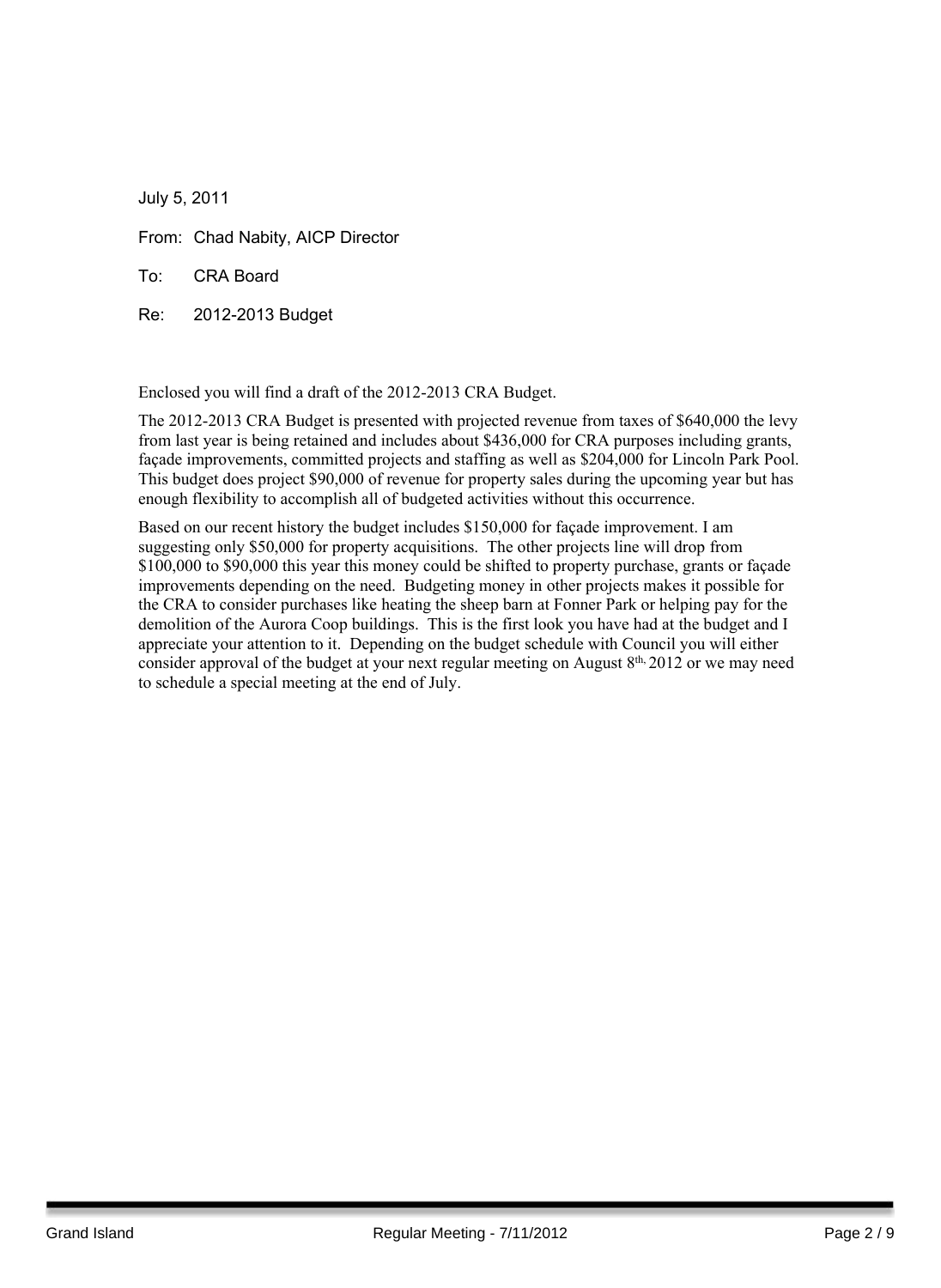|                                   | 2008<br>Actual                                                                                                           | 2009<br>Actual | 2010<br>Actual                               | 2011<br>Actual | 2012<br><b>Budget</b> | 2012<br>Forecasted | 2013<br><b>Budget</b> |
|-----------------------------------|--------------------------------------------------------------------------------------------------------------------------|----------------|----------------------------------------------|----------------|-----------------------|--------------------|-----------------------|
| <b>CONSOLIDATED</b>               |                                                                                                                          |                |                                              |                |                       |                    |                       |
| Beginning Cash                    | 952,497                                                                                                                  | 1,236,622      | 1,547,542                                    | 985,902        | 918,329               | 918,329            | 333,272               |
|                                   | ere are rows that are hidden because they have formulas in them. If you unhide them DO NOT enter anything in them. Enter |                | information for revenues and expenses below. |                |                       |                    |                       |
| <b>REVENUE:</b>                   |                                                                                                                          |                |                                              |                |                       |                    |                       |
| <b>TOTAL REVENUE</b>              | 807,920                                                                                                                  | 842,571        | 692,826                                      | 790,379        | 1,046,811             | 977,144            | 1,093,921             |
| <b>EXPENSES</b>                   |                                                                                                                          |                |                                              |                |                       |                    |                       |
| <b>TOTAL EXPENSES</b>             | 523,795                                                                                                                  | 531,650        | 1,260,276                                    | 857,952        | 1,807,243             | 1,562,201          | 1,378,651             |
| <b>INCREASE(DECREASE) IN CASH</b> | 284,125                                                                                                                  | 310,920        | (567, 451)                                   | (67, 572)      | (1,034,000)           | (585, 057)         | (284, 730)            |
| <b>ENDING CASH</b>                | 1,236,622                                                                                                                | 1,547,542      | 980,091                                      | 918,329        | 655,880               | 333,272            | 48,542                |
| <b>LESS COMMITMENTS</b>           |                                                                                                                          |                |                                              |                |                       |                    |                       |
| <b>AVAILABLE CASH</b>             | 1,236,622                                                                                                                | 1,547,542      | 980,091                                      | 918,329        | 655,880               | 333,272            | 48,542                |
| <b>CRA CASH</b>                   | 1,144,841                                                                                                                | 1,449,401      | 938,028                                      | 870,571        | 608,122               | 285,514            | 784                   |
| <b>LINCOLN POOL CASH</b>          |                                                                                                                          |                |                                              |                |                       |                    |                       |
| <b>TIF CASH</b>                   | 91,781                                                                                                                   | 98,141         | 42,063                                       | 47,758         | 47,758                | 47,758             | 47,758                |
| <b>TOTAL CASH</b>                 | 1,236,622                                                                                                                | 1,547,542      | 980,091                                      | 918,329        | 655,880               | 333,272            | 48,542                |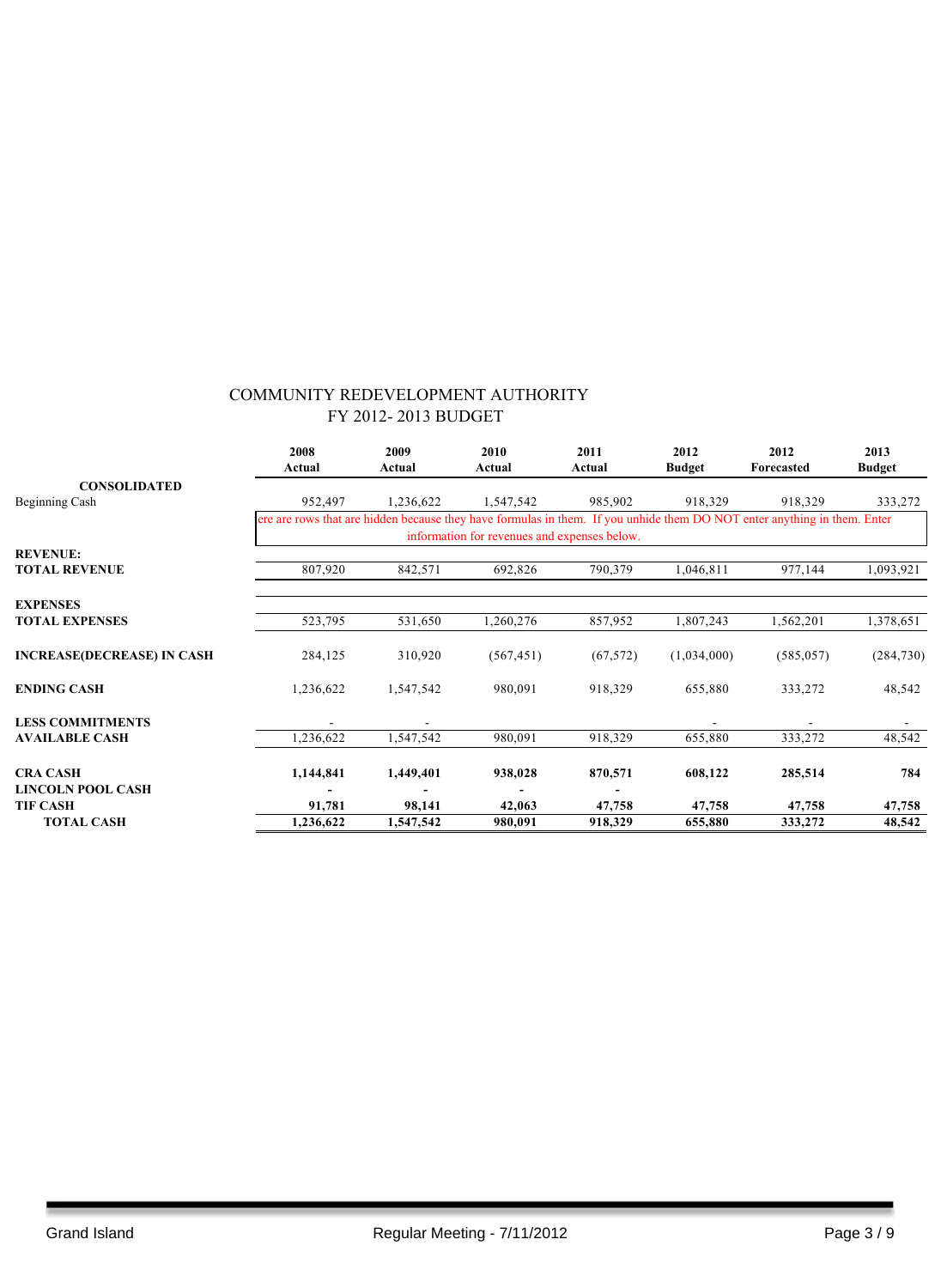|                                        | 2008<br>Actual | 2009<br>Actual | 2010<br>Actual | 2011<br>Actual  | 2012<br><b>Budget</b> | 2012<br>Forecasted | 2013<br><b>Budget</b> |
|----------------------------------------|----------------|----------------|----------------|-----------------|-----------------------|--------------------|-----------------------|
| <b>CRA</b>                             |                |                |                | <b>REVENUES</b> |                       |                    |                       |
| <b>GENERAL OPERATIONS: 01</b>          |                |                |                |                 |                       |                    |                       |
| Property Taxes                         | 493,602        | 487,610        | 442,832        | 421,109         | 436,320               | 436,320            | 436,320               |
| Property Taxes-Lincoln Pool Levy       |                |                |                |                 | 203,085               | 203,085            | 203,085               |
| <b>Interest Income</b>                 | 41,561         | 14,889         | 19,804         | 2,403           | 8,000                 | 2,000              | 1,000                 |
| Loan Income (Poplar Street Water Line) |                |                |                |                 |                       | 1,800              | 2,500                 |
| <b>Land Sales</b>                      |                | 47,335         |                | 30,000          | 70,000                | $\overline{a}$     | 100,000               |
| Other Revenue & Motor Vehicle Tax      | 1,300          | 8,959          | 12,156         | 12,372          | 10,000                | 12,000             | 12,000                |
| <b>TOTAL</b>                           | 536,463        | 558,792        | 474,791        | 465,884         | 727,405               | 655,205            | 754,905               |
| <b>GILI TRUST-07</b>                   |                |                |                |                 |                       |                    |                       |
| Property Taxes                         | 66,410         | 65,817         | 65,694         | 66,223          | 32,890                | 31,627             |                       |
| Interest Income                        | $\blacksquare$ |                |                | 12              |                       | 1,263              |                       |
| Other Revenue                          | 1,108          | 277            | 8              |                 |                       |                    |                       |
| <b>TOTAL</b>                           | 67,518         | 66,094         | 65,702         | 66,235          | 32,890                | 32,890             | $\blacksquare$        |
| <b>CHERRY PARK LTD II-08</b>           |                |                |                |                 |                       |                    |                       |
| <b>Property Taxes</b>                  | 62,743         | 91,836         | 32,832         | 63,374          | 59,180                | 49,894             | 53,831                |
| Interest Income                        | 251            | 497            | 301            | 186             |                       | 9,286              | 5,349                 |
| Other Revenue                          |                |                |                |                 |                       |                    |                       |
| <b>TOTAL</b>                           | 62,994         | 92,334         | 33,133         | 63,561          | 59,180                | 59,180             | 59,180                |
| <b>GENTLE DENTAL-09</b>                |                |                |                |                 |                       |                    |                       |
| <b>Property Taxes</b>                  | 3,497          | 4,427          | 4,479          | 4,512           | 4,202                 | 2,790              | 2,986                 |
| <b>Interest Income</b>                 | 3              | $\mathbf{1}$   | $\overline{2}$ | $\overline{c}$  | ÷,                    | 1,412              | 1,216                 |
| Other Revenue                          | 947            | 2,610          |                |                 |                       |                    |                       |
| <b>TOTAL</b>                           | 4,447          | 7.037          | 4,481          | 4,514           | 4,202                 | 4,202              | 4,202                 |
| <b>PROCON TIF-10</b>                   |                |                |                |                 |                       |                    |                       |
| <b>Property Taxes</b>                  | 18,138         | 17,925         | 17,972         | 18,163          | 19,162                | 11,638             | 12,467                |
| <b>Interest Income</b>                 | 53             | 36             | 5              | $\overline{4}$  |                       | 7,524              | 6,695                 |
| Other Revenue                          | 972            | 232            | 1,172          | 1,555           |                       |                    |                       |
| <b>TOTAL</b>                           | 19,163         | 18,193         | 19,148         | 19,722          | 19,162                | 19,162             | 19,162                |
| <b>WALNUT HOUSING PROJECT-11</b>       |                |                |                |                 |                       |                    |                       |
| Property Taxes                         | 93,632         | 62,942         | 33,089         | 63,871          | 74,472                | 43,096             | 46,051                |
| Interest Income                        | 100            | 207            | 26             | 13              | ÷,                    | 31,376             | 28,421                |
| Other Revenue                          | 10,825         | 12,395         | 11,180         | 10,588          |                       |                    |                       |
| <b>TOTAL</b>                           | 104,557        | 75,544         | 44,296         | 74,471          | 74,472                | 74,472             | 74,472                |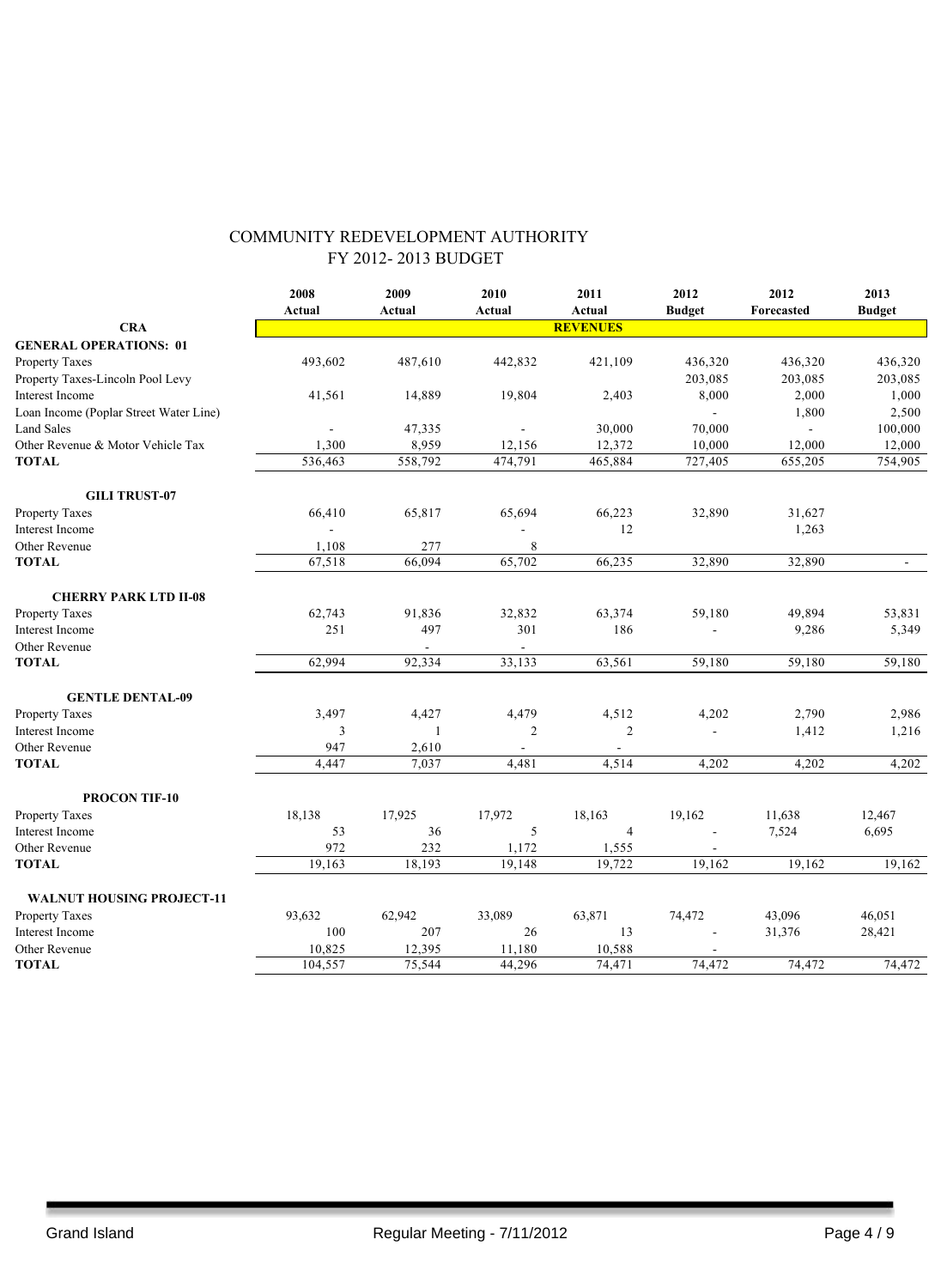|                                                | 2008<br>Actual           | 2009<br>Actual | 2010<br>Actual           | 2011<br>Actual           | 2012<br><b>Budget</b>   | 2012<br>Forecasted       | 2013<br><b>Budget</b> |
|------------------------------------------------|--------------------------|----------------|--------------------------|--------------------------|-------------------------|--------------------------|-----------------------|
| <b>BRUNS PET GROOMING-12</b>                   |                          |                |                          |                          |                         |                          |                       |
| Property Taxes<br>Interest Income              | 9,536                    | 9,575          | 10,502                   | 6,727                    | 11,000                  | 13,170                   | 13,500                |
| <b>TOTAL</b>                                   | 9,536                    | 9,575          | 10,502                   | 6,727                    | 11,000                  | 13,170                   | 13,500                |
| <b>GIRAD VET CLINIC-13</b>                     |                          |                |                          |                          |                         |                          |                       |
| <b>Property Taxes</b>                          | 3,242                    | 4,940          | 13,855                   | 350                      | 14,000                  | 14,037                   | 14,500                |
| Interest Income                                |                          |                |                          |                          |                         |                          |                       |
| <b>TOTAL</b>                                   | 3,242                    | 4,940          | 13,855                   | 350                      | 14,000                  | 14,037                   | 14,500                |
| <b>GEDDES ST APTS - PROCON-14</b>              |                          |                |                          |                          |                         |                          |                       |
| Property Taxes                                 |                          | 1,195          | 14,809                   | 29,185                   | 30,000                  | 28,591                   | 30,000                |
| Interest Income                                |                          |                | $\overline{\phantom{a}}$ |                          | $\blacksquare$          | $\overline{\phantom{a}}$ |                       |
| <b>TOTAL</b>                                   | ä,                       | 1,195          | 14,809                   | 29,185                   | 30,000                  | 28,591                   | 30,000                |
| SOUTHEAST CROSSINGS-15                         |                          |                |                          |                          |                         |                          |                       |
| Property Taxes                                 |                          | 8,866          | 12,109                   | 12,200                   | 14,000                  | 8,674                    | 12,000                |
| <b>Interest Income</b>                         |                          |                |                          |                          |                         |                          |                       |
| <b>TOTAL</b>                                   | $\blacksquare$           | 8,866          | 12,109                   | 12,200                   | 14,000                  | 8,674                    | 12,000                |
| <b>POPLAR STREET WATER-16</b>                  |                          |                |                          |                          |                         |                          |                       |
| Property Taxes                                 |                          |                |                          |                          | 1,000                   | 1,826                    | 2,500                 |
| Interest Income                                |                          |                |                          |                          | $\mathbf{r}$            |                          |                       |
| Other Revenue<br><b>TOTAL</b>                  | ä,                       | $\blacksquare$ | $\blacksquare$           | $\blacksquare$           | 1,000<br>2,000          | 1,826                    | 2,500                 |
|                                                |                          |                |                          |                          |                         |                          |                       |
| <b>CASEY'S FIVE POINTS-17</b>                  |                          |                |                          |                          |                         |                          |                       |
| Property Taxes                                 |                          |                |                          | 4,429                    | 15,000                  | 8,670                    | 10,000                |
| Interest Income<br>TOTAL CASEY'S FIVE POINTS   | $\blacksquare$           | $\blacksquare$ | $\blacksquare$           | 4,429                    | 15,000                  | 8,670                    | 10,000                |
|                                                |                          |                |                          |                          |                         |                          |                       |
| <b>SOUTHPOINTE HOTEL-18</b>                    |                          |                |                          |                          |                         |                          |                       |
| Property Taxes<br>Interest Income              |                          |                |                          | 41,479                   | 22,000                  | 44,144                   | 46,000                |
| TOTAL SOUTHPOINTE HOTEL                        | $\overline{a}$           | $\mathbf{r}$   | $\mathbf{r}$             | 41,479                   | 22,000                  | 44,144                   | 46,000                |
|                                                |                          |                |                          |                          |                         |                          |                       |
| <b>TODD ENCK-19</b>                            |                          |                |                          | 1,622                    |                         |                          |                       |
| Property Taxes<br>Interest Income              |                          |                |                          | $\overline{\phantom{a}}$ | 5,500<br>$\blacksquare$ | 3,126                    | 2,500                 |
| TOTAL TC ENCK                                  | $\overline{\phantom{a}}$ | $\blacksquare$ | $\blacksquare$           | 1,622                    | 5,500                   | 3,126                    | 2,500                 |
|                                                |                          |                |                          |                          |                         |                          |                       |
| JOHN SCHULTE CONSTRUCTION-21<br>Property Taxes |                          |                |                          |                          | 3,000                   | 4,448                    | 6,000                 |
| Interest Income                                |                          |                |                          |                          |                         |                          |                       |
| TOTAL JOHN SCHULTE CONSTRUCTION                |                          |                |                          |                          | 3,000                   | 4,448                    | 6,000                 |
| PHARMACY PROPERTIES INC-22                     |                          |                |                          |                          |                         |                          |                       |
| Property Taxes                                 |                          |                |                          |                          | 8,000                   | 5,347                    | 11,000                |
| Interest Income                                |                          |                |                          |                          |                         |                          |                       |
| <b><i>FOTAL PHARMACY PROPERTIES INC</i></b>    |                          | $\sim$         | $\sim$                   | $\blacksquare$           | 8,000                   | 5,347                    | 11,000                |
| <b>KEN-RAY LLC-23</b>                          |                          |                |                          |                          |                         |                          |                       |
| Property Taxes                                 |                          |                |                          |                          | 5,000                   |                          | 34,000                |
| Interest Income                                |                          |                |                          |                          |                         |                          |                       |
| TOTAL KEN-RAY LLC                              |                          | $\blacksquare$ | $\blacksquare$           |                          | 5,000                   |                          | 34,000                |
| <b>TOTAL REVENUE</b>                           | 807,920                  | 842,571        | 692,826                  | 790,379                  | 1,046,811               | 977,144                  | 1,093,921             |
|                                                |                          |                |                          |                          |                         |                          |                       |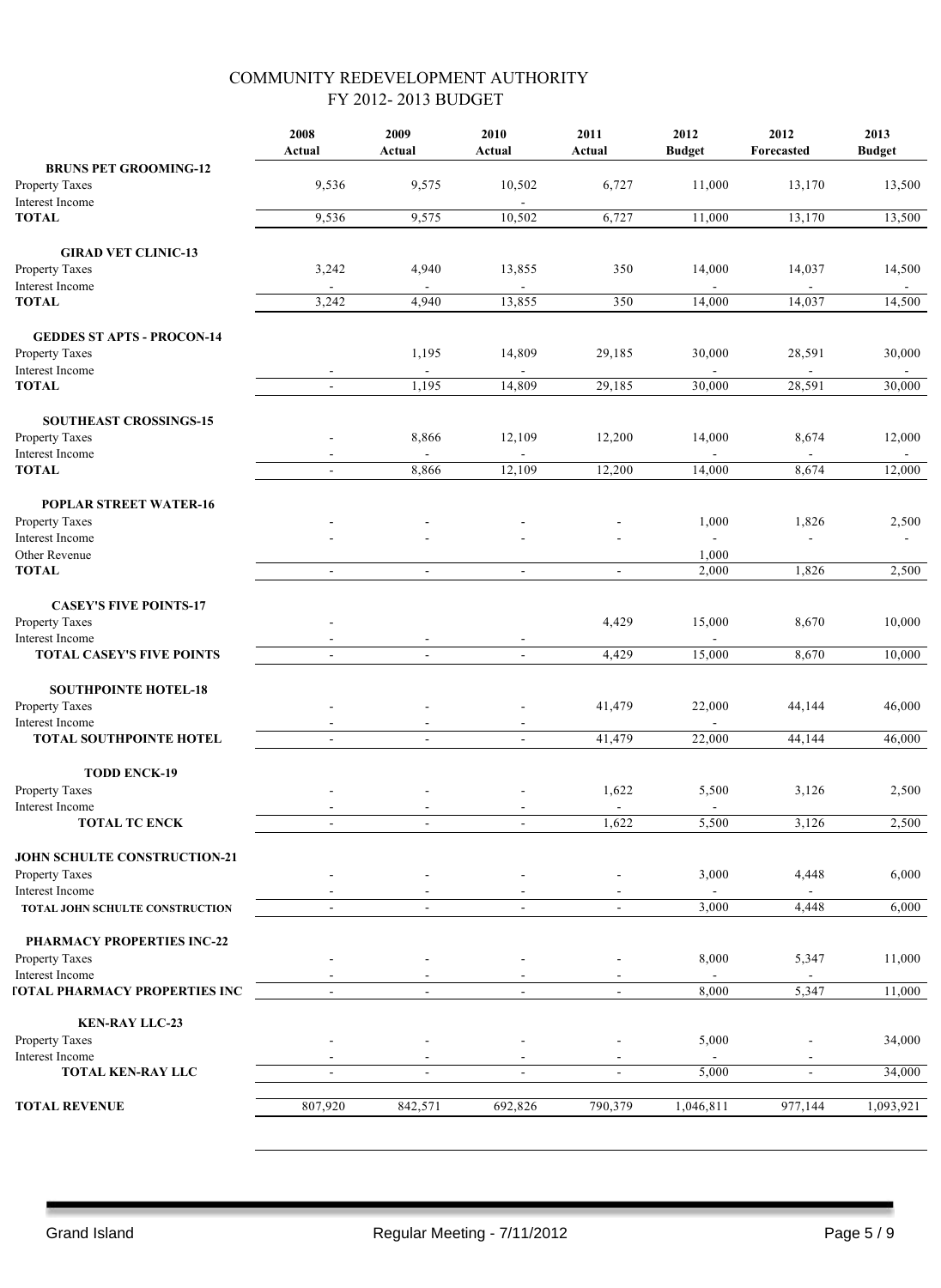|                                                     | 2008            | 2009           | 2010    | 2011           | 2012          | 2012                        | 2013           |  |
|-----------------------------------------------------|-----------------|----------------|---------|----------------|---------------|-----------------------------|----------------|--|
|                                                     | Actual          | Actual         | Actual  | Actual         | <b>Budget</b> | Forecasted                  | <b>Budget</b>  |  |
| <b>EXPENSES</b>                                     | <b>EXPENSES</b> |                |         |                |               |                             |                |  |
| <b>CRA</b>                                          |                 |                |         |                |               |                             |                |  |
| <b>GENERAL OPERATIONS: 01</b>                       |                 |                |         |                |               |                             |                |  |
| Auditing & Accounting                               | 5,000           | 7,601          | 4,392   | 3,998          | 5,000         | 4,000                       | 5,000          |  |
| Legal Services                                      | 2,143           | 4,829          | 3,060   | 2,389          | 10,000        | 3,000                       | 3,000          |  |
| <b>Consulting Services</b>                          |                 |                |         |                | 10,000        | 5,000                       | 10,000         |  |
| <b>Contract Services</b>                            | 34,362          | 26,122         | 84,977  | 40,666         | 55,000        | 55,000                      | 55,000         |  |
| Printing & Binding                                  | 568             |                |         |                | 1,000         |                             | 1,000          |  |
| Other Professional Services                         | 4,112           |                |         | 6,393          | 5,000         | $\sim$                      | 5,000          |  |
| General Liability Insurance                         | $\blacksquare$  | ÷              |         | $\blacksquare$ | 250           | 250                         | 250            |  |
| Postsge                                             | 142             | 159            | 202     | 712            | 200           | 200                         | 200            |  |
| <b>Legal Notices</b>                                | 828             | 750            | 613     | 881            | 800           | 1,500                       | 2,500          |  |
| Licenses & Fees                                     | ÷.              | $\blacksquare$ |         | ÷              |               | $\sim$                      | $\blacksquare$ |  |
| Travel & Training                                   |                 |                |         |                | 1,000         | 200                         | 1,000          |  |
| Other Expenditures                                  |                 | $\blacksquare$ |         | 94             | 500           | $\blacksquare$              |                |  |
| Office Supplies                                     | 105             | 38             | 328     | 746            | 500           | 300                         | 300            |  |
| Supplies                                            |                 | $\blacksquare$ |         |                | 300           | $\overline{\phantom{a}}$    | 300            |  |
| Land                                                | 33,090          | 129            | 448,720 | 2,002          | 100,000       |                             | 50,000         |  |
|                                                     |                 |                |         |                |               |                             |                |  |
| <b>DEBT</b>                                         |                 |                |         |                |               |                             |                |  |
| <b>Bond Payments/Fees</b>                           |                 |                |         |                | 120,787       | $\sim$                      | 203,085        |  |
| Payment to City-Lincoln Pool engineering fees       |                 |                |         |                | 80,000        | 80,000                      |                |  |
| <b>PROJECTS: 05</b>                                 |                 |                |         |                |               |                             |                |  |
| Façade Improvement                                  | 207,871         | 241,793        | 354,015 | 442,155        | 150,000       | 231,000                     | 150,000        |  |
| South Locust                                        |                 |                |         |                |               |                             |                |  |
| 2nd Street BID                                      |                 |                |         |                |               |                             |                |  |
| Outstanding Façade Improvement Grants               |                 |                |         |                | 500,000       | 400,000                     | 318,000        |  |
| Railroad Horns                                      |                 |                |         |                | 240,000       | 144,500                     |                |  |
| Other Committed Projects                            |                 |                |         |                | 97,500        | 60,000                      | 134,000        |  |
| Other Projects                                      |                 |                |         |                | 100,000       | 244,312                     | 90,000         |  |
|                                                     |                 | 2,858          |         |                | 11,000        | 11,000                      |                |  |
| Property Taxes BID Fees                             |                 |                |         |                |               |                             | 11,000         |  |
| Property Management<br>TOTAL CRA OPERATING EXPENSES | 288,221         | 284,279        | 896,308 | 500,035        | 1,488,837     | $\blacksquare$<br>1,240,262 | 1,039,635      |  |
|                                                     |                 |                |         |                |               |                             |                |  |
| <b>GILI TRUST-07</b>                                |                 |                |         |                |               |                             |                |  |
| <b>Bond Principal</b>                               | 47,158          | 51,009         | 55,158  | 59,654         | 31,627        | 31,627                      |                |  |
| <b>Bond Interest</b>                                | 18,622          | 14,779         | 10,622  | 6,126          | 1,263         | 1,263                       |                |  |
| Other Expenditures                                  |                 |                |         |                |               |                             |                |  |
| <b>TOTAL GILI EXPENSES</b>                          | 65,780          | 65,788         | 65,780  | 65,780         | 32,890        | 32,890                      | $\blacksquare$ |  |
|                                                     |                 |                |         |                |               |                             |                |  |
| <b>CHERRY PARK LTD II-08</b>                        |                 |                |         |                |               |                             |                |  |
| <b>Bond Principal</b>                               | 36,824          | 39,729         | 42,864  | 46,245         | 49,894        | 49,894                      | 53,831         |  |
| <b>Bond Interest</b>                                | 22,356          | 19,451         | 16,316  | 12,935         | 9,286         | 9,286                       | 5,349          |  |
| <b>TOTAL CHERRY PARK EXPENSES</b>                   | 59,180          | 59,180         | 59,180  | 59,180         | 59,180        | 59,180                      | 59,180         |  |
|                                                     |                 |                |         |                |               |                             |                |  |
| <b>GENTLE DENTAL-09</b>                             |                 |                |         |                |               |                             |                |  |
| <b>Bond Principal</b>                               | 2,127           | 2,236          | 2,395   | 2,566          | 2,760         | 2,790                       | 2,986          |  |
| <b>Bond Interest</b>                                | 2,075           | 1,966          | 1,807   | 1,636          | 1,442         | 1,412                       | 1,216          |  |
| <b>TOTAL GENTLE DENTAL</b>                          | 4,202           | 4,202          | 4,202   | 4,202          | 4,202         | 4,202                       | 4,202          |  |
|                                                     |                 |                |         |                |               |                             |                |  |
| PROCON TIF-10                                       |                 |                |         |                |               |                             |                |  |
| <b>Bond Principal</b><br><b>Bond Interest</b>       | 10,601          | 9,064          | 10,183  | 10,829         | 11,782        | 11,638                      | 12,467         |  |
| <b>TOTAL PROCON TIF</b>                             | 8,561<br>19,162 | 10,098         | 8,979   | 8,333          | 7,380         | 7,524<br>19,162             | 6,695          |  |
|                                                     |                 | 19,162         | 19,162  | 19,162         | 19,162        |                             | 19,162         |  |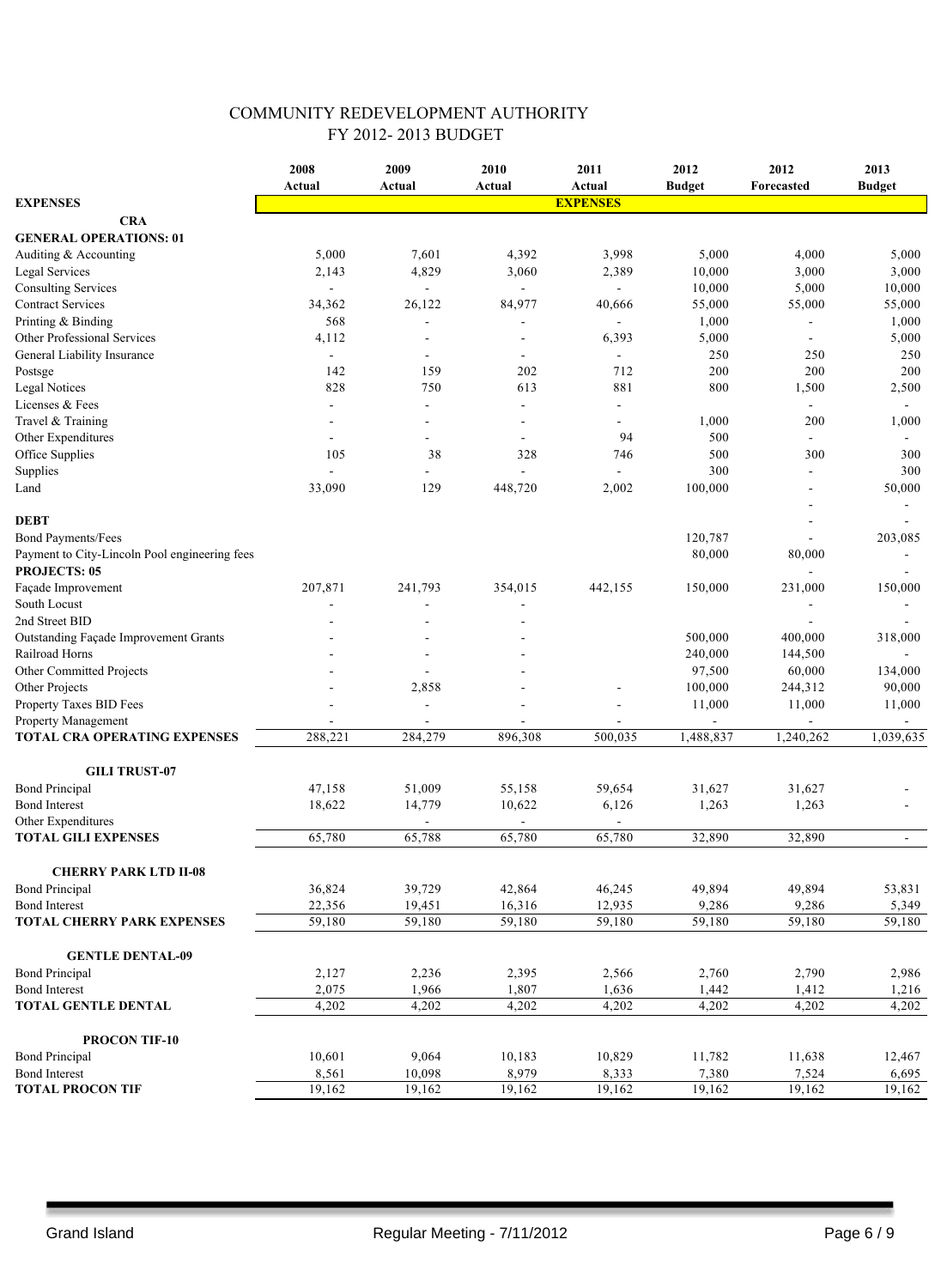|                                                         | 2008<br>Actual   | 2009<br>Actual           | 2010<br>Actual               | 2011<br>Actual   | 2012<br><b>Budget</b> | 2012<br>Forecasted | 2013<br><b>Budget</b> |
|---------------------------------------------------------|------------------|--------------------------|------------------------------|------------------|-----------------------|--------------------|-----------------------|
| <b>WALNUT HOUSING PROJECT-11</b>                        |                  |                          |                              |                  |                       |                    |                       |
| Other Expenditures                                      |                  |                          |                              |                  |                       |                    |                       |
| <b>Bond Principal</b><br><b>Bond Interest</b>           | 33,055<br>41,417 | 35,321<br>39,151         | 37,743<br>36,729             | 40,331<br>34,141 | 43,096<br>31,376      | 43,096<br>31,376   | 46,051<br>28,421      |
| <b>TOTAL WALNUT HOUSING PROJECT</b>                     | 74,472           | 74,472                   | 74,472                       | 74,472           | 74,472                | 74,472             | 74,472                |
|                                                         |                  |                          |                              |                  |                       |                    |                       |
| <b>BRUNS PET GROOMING-12</b>                            |                  |                          |                              |                  |                       |                    |                       |
| <b>Bond Principal</b>                                   | 9,536            | 9,575                    | 10,502                       | 6,727            | 11,000                | 13,170             | 13,500                |
| <b>Bond Interest</b><br><b>TOTAL BRUNS PET GROOMING</b> | 9,536            | 9,575                    | 10,502                       | 6,727            | 11,000                | 13,170             | 13,500                |
|                                                         |                  |                          |                              |                  |                       |                    |                       |
| <b>GIRARD VET CLINIC-13</b>                             |                  |                          |                              |                  |                       |                    |                       |
| <b>Bond Principal</b>                                   | 6,242            | 4,940                    | 13,855                       | 350              | 14,000                | 14,037             | 14,500                |
| <b>Bond Interest</b>                                    |                  |                          |                              | $\blacksquare$   |                       |                    |                       |
| <b>TOTAL GIRARD VET CLINIC</b>                          | 6,242            | 4,940                    | 13,855                       | 350              | 14,000                | 14,037             | 14,500                |
| <b>GEDDES ST APTS - PROCON-14</b>                       |                  |                          |                              |                  |                       |                    |                       |
| <b>Bond Principal</b>                                   |                  | 1,195                    | 14,809                       | 29,185           | 30,000                | 28,591             | 30,000                |
| <b>Bond Interest</b>                                    |                  |                          |                              |                  |                       |                    |                       |
| <b>TOTAL GEDDES ST APTS - PROCON</b>                    | $\blacksquare$   | 1,195                    | 14,809                       | 29,185           | 30,000                | 28,591             | 30,000                |
| <b>SOUTHEAST CROSSINGS-15</b>                           |                  |                          |                              |                  |                       |                    |                       |
| <b>Bond Principal</b>                                   |                  | 8,866                    | 12,109                       | 12,200           | 14,000                | 8,674              | 12,000                |
| <b>Bond Interest</b>                                    |                  | $\blacksquare$           | $\blacksquare$               | $\blacksquare$   | $\blacksquare$        |                    |                       |
| <b>TOTAL SOUTHEAST CROSSINGS</b>                        |                  | 8,866                    | 12,109                       | 12,200           | 14,000                | 8,674              | 12,000                |
| <b>POPLAR STREET WATER-16</b>                           |                  |                          |                              |                  |                       |                    |                       |
| Auditing & Accounting                                   |                  |                          | 1,000                        |                  |                       |                    |                       |
| <b>Contract Services</b>                                |                  |                          | 89,899                       | 38,129           |                       |                    |                       |
| <b>Bond Principal</b>                                   |                  |                          | $\blacksquare$               |                  | 1,000                 | 1,826              | 2,500                 |
| <b>Bond Interest</b>                                    |                  |                          | 90,899                       |                  | 1,000                 |                    |                       |
| <b>TOTAL POPLAR STREET WATER</b>                        |                  | $\overline{a}$           |                              | 38,129           |                       | 1,826              | 2,500                 |
| <b>CASEY'S FIVE POINTS-17</b>                           |                  |                          |                              |                  |                       |                    |                       |
| <b>Bond Principal</b>                                   |                  |                          |                              | 4,429            | 15,000                | 8,670              | 10,000                |
| <b>Bond Interest</b>                                    |                  |                          |                              |                  |                       |                    |                       |
| <b>TOTAL CASEY'S FIVE POINTS</b>                        | $\blacksquare$   | $\blacksquare$           | $\blacksquare$               | 4,429            | 15.000                | 8,670              | 10,000                |
| <b>SOUTHPOINTE HOTEL-18</b>                             |                  |                          |                              |                  |                       |                    |                       |
| <b>Bond Principal</b>                                   |                  |                          |                              | 41,479           | 22,000                | 44,144             | 46,000                |
| <b>Bond Interest</b>                                    |                  |                          |                              |                  |                       |                    |                       |
| <b>TOTAL SOUTHPOINTE HOTEL</b>                          | $\sim$           |                          | $\overline{a}$               | 41,479           | 22,000                | 44,144             | 46,000                |
| <b>TODD ENCK PROJECT - 19</b>                           |                  |                          |                              |                  |                       |                    |                       |
| <b>Bond Principal</b>                                   |                  |                          |                              | 1,622            | 5,500                 | 3,126              | 2,500                 |
| <b>Bond Interest</b>                                    |                  |                          |                              |                  |                       |                    |                       |
| <b>TOTAL TODD ENCK PROJECT</b>                          | $\sim$           |                          | $\frac{1}{2}$                | 1,622            | 5,500                 | 3,126              | 2,500                 |
| <b>SKAGWAY - 20</b>                                     |                  |                          |                              |                  |                       |                    |                       |
| Auditing & Accounting                                   |                  |                          |                              | 1,000            |                       |                    |                       |
| <b>Bond Principal</b>                                   |                  |                          |                              |                  |                       |                    |                       |
| <b>Bond Interest</b>                                    |                  |                          | $\qquad \qquad \blacksquare$ |                  |                       |                    |                       |
| <b>TOTAL SKAGWAY</b>                                    | $\blacksquare$   | $\mathbf{u}$             | $\overline{a}$               | 1,000            | $\overline{a}$        | $\blacksquare$     |                       |
| JOHN SCHULTE CONSTRUCTION-21                            |                  |                          |                              |                  |                       |                    |                       |
| <b>Bond Principal</b>                                   |                  |                          |                              |                  | 3,000                 | 4,448              | 6,000                 |
| <b>Bond Interest</b>                                    |                  |                          |                              |                  |                       |                    |                       |
| TOTAL JOHN SCHULTE CONSTRUCTION                         | $\blacksquare$   | $\overline{\phantom{a}}$ | $\blacksquare$               |                  | 3,000                 | 4,448              | 6,000                 |
| PHARMACY PROPERTIES INC-22                              |                  |                          |                              |                  |                       |                    |                       |
| <b>Bond Principal</b>                                   |                  |                          |                              |                  | 8,000                 | 5,347              | 11,000                |
|                                                         |                  |                          |                              |                  |                       |                    |                       |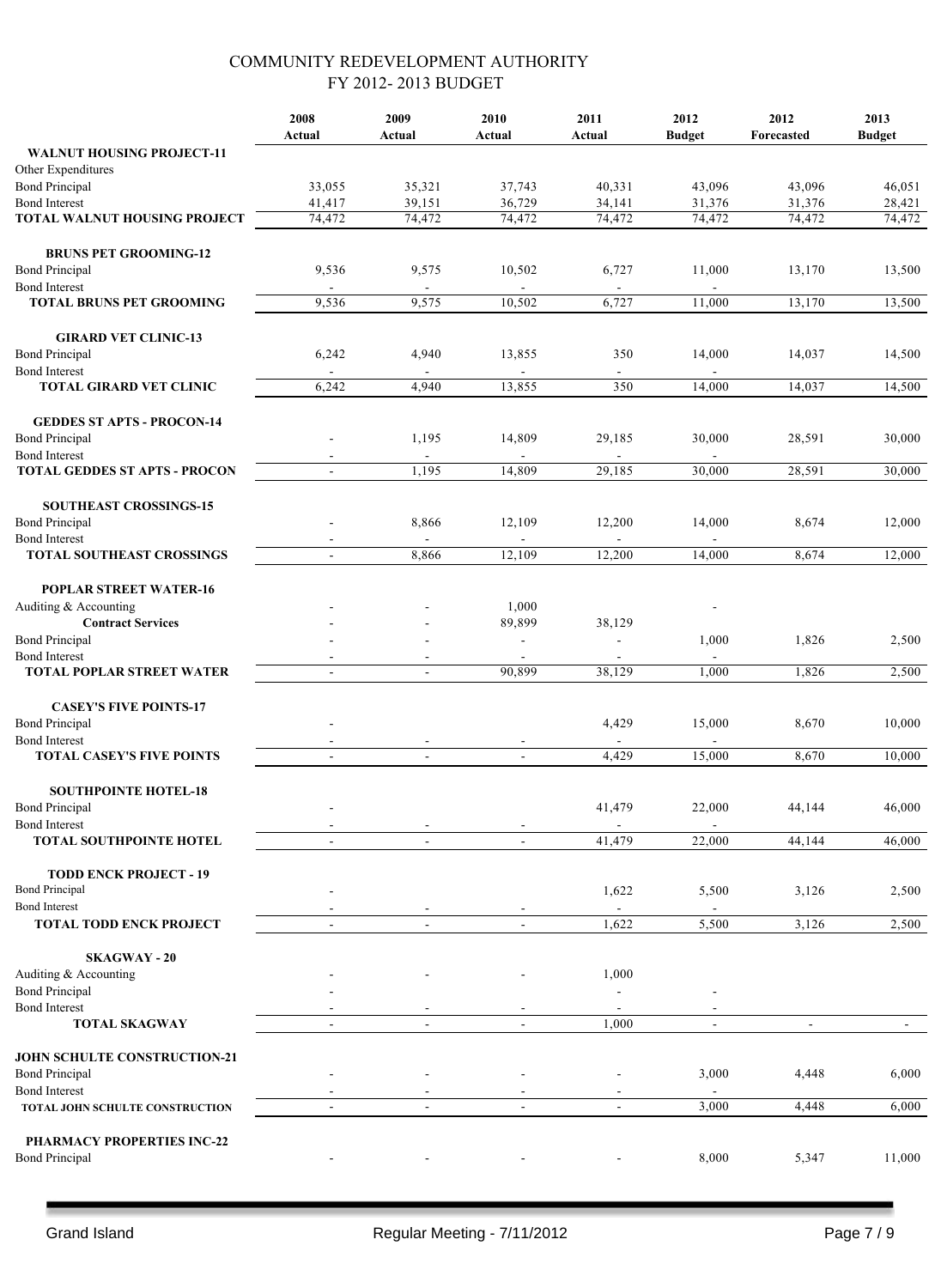|                                             | 2008                     | 2009    | 2010                     | 2011    | 2012                     | 2012       | 2013          |
|---------------------------------------------|--------------------------|---------|--------------------------|---------|--------------------------|------------|---------------|
|                                             | Actual                   | Actual  | Actual                   | Actual  | <b>Budget</b>            | Forecasted | <b>Budget</b> |
| <b>Bond Interest</b>                        |                          |         |                          |         |                          |            |               |
| <b><i>FOTAL PHARMACY PROPERTIES INC</i></b> |                          | -       | $\overline{\phantom{0}}$ |         | 8,000                    | 5,347      | 11,000        |
|                                             |                          |         |                          |         |                          |            |               |
| <b>KEN-RAY LLC-23</b>                       |                          |         |                          |         |                          |            |               |
| <b>Bond Principal</b>                       |                          |         |                          | -       | 5,000                    |            | 34,000        |
| <b>Bond Interest</b>                        |                          |         |                          |         | $\overline{\phantom{0}}$ |            |               |
| <b>TOTAL KEN-RAY LLC</b>                    | $\overline{\phantom{0}}$ | -       | -                        |         | 5,000                    |            | 34,000        |
|                                             |                          |         |                          |         |                          |            |               |
| <b>TOTAL EXPENSES</b>                       | 526,795                  | 531,658 | 1,261,276                | 857,952 | 1,807,243                | 1,562,201  | 1,378,651     |